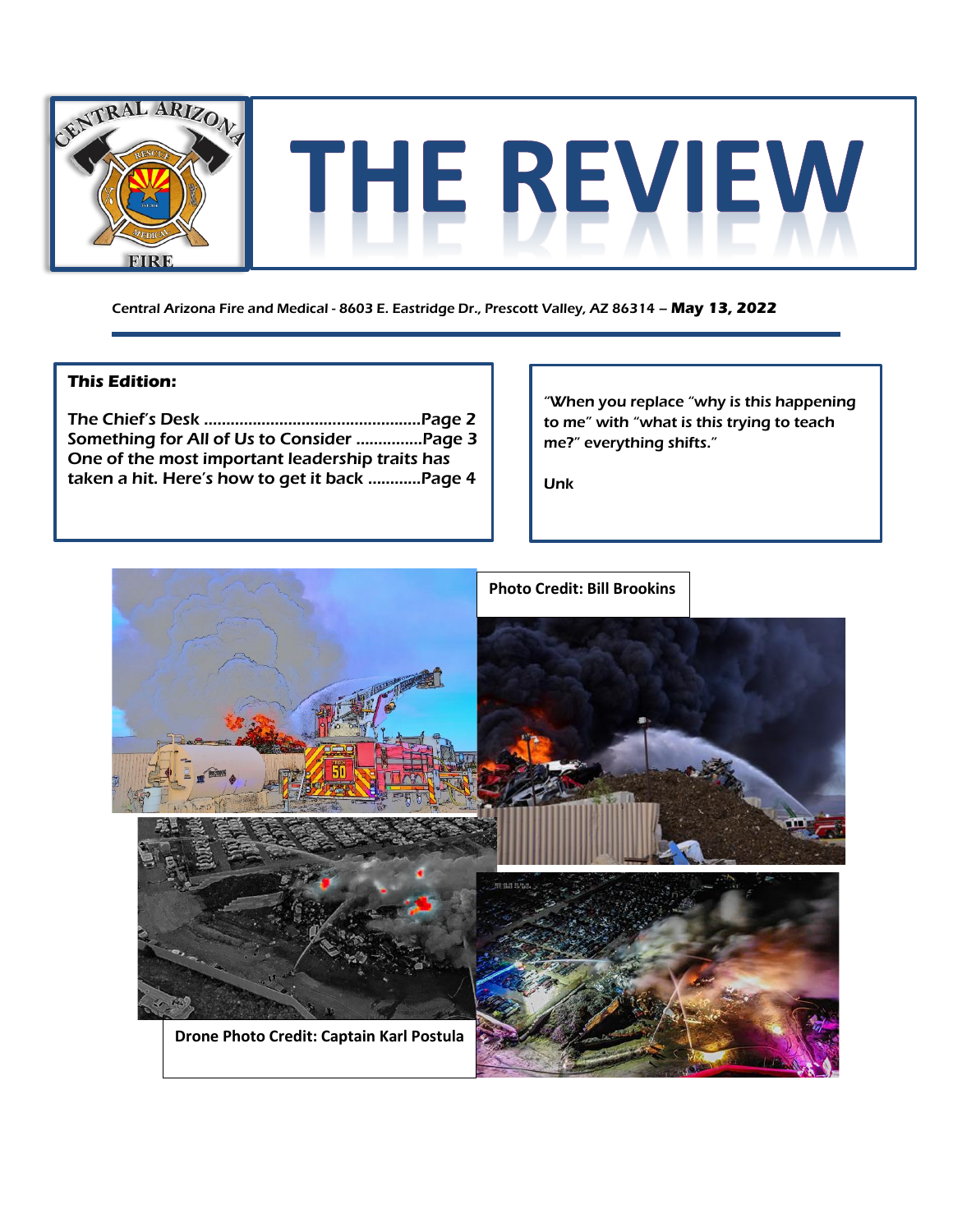## **The Chief's Desk**

Speaking of fire incidents, outside of wildland, what's the longest you've ever been on scene? For me, it was a commercial fire that went to three alarms. Between fire suppression and investigation, I was on scene for around 14 hours.

Most long-duration incidents (wildfires, tornadoes, hurricanes) build an amazing incident resource network with everything you need. Consider the Crooks Fire; along with the Type 1 Incident Management Team (IMT) came a complete logistics section. Logistics **Upcoming Events:** May 16-19: Chief on vacation before I lose more of it

#### **Board Meetings:**

May 23: Administration CVFD – 1600-1615 CYFD – 1615-1630 Joint Board Meeting – 1630- 1730 CAFMA – 1730-1830

includes feeding hundreds of firefighters and support personnel, as well as making shower facilities, bathroom facilities, housing, etc. available.

As you're well aware, that doesn't necessarily happen on a typical fire incident. Last week Thursday, just before 1700hrs, a large plume of dark black smoke appeared just east of CARTA. Little did anyone know that the fire they were responding to would last three days.

Engine 540 was winding down for the day, pulling their gear from the engine, when they looked out the bay and noticed the fire. Apparently, it would've been very hard to miss. They immediately knew what was on fire – U-Pick-It. How would they know that so quickly? Because of the origin of the smoke and the fact that it's not the first time we've had a fire at the yard. According to crew members, they figured Natalie was on fire again. For those who have not met Natalie, she's the multi-million-dollar car shredder crusher thing U-Pick-It uses to convert cars and trucks into scrap metal.

This time, though, it was not Natalie's fault; rather, it was a 30-40-foot-high pile of scrap. The cause of the fire is still under investigation at this time. What we do know from witness statements and security video is that there was a loud boom followed by billowing black smoke. The fire seems to have started somewhere deep in the pile, which created additional challenges.

According to Chief Doug Niemynski, he estimates we flowed a million plus gallons of water in the initial hours of the fire, and used almost our entire supply of foam. Doug served as the Incident Commander for the entire incident. After hours of fighting a losing battle against a deep-seated fire, and recognizing our water supply limitations, Doug made the call to let the fire burn and use water only to contain it to the pile of origin. He also took into consideration the size of the containment pond downstream and wanted to ensure we didn't overflow the system which would lead to another complete set of headaches.

Ultimately, we had crews on scene for three days in total. The first day of initial attack created a lot of logistical issues that we had not run into before. On the second day, Doug dropped to a one-companyat-a-time rotation to staff the ladder and ensure the fire didn't escape containment. By the third day, the pile had cooled enough to bring in the U-Pick-It heavy equipment operators to pull apart the stack so we could extinguish the final hot spots.

#### **Cont. Page 4**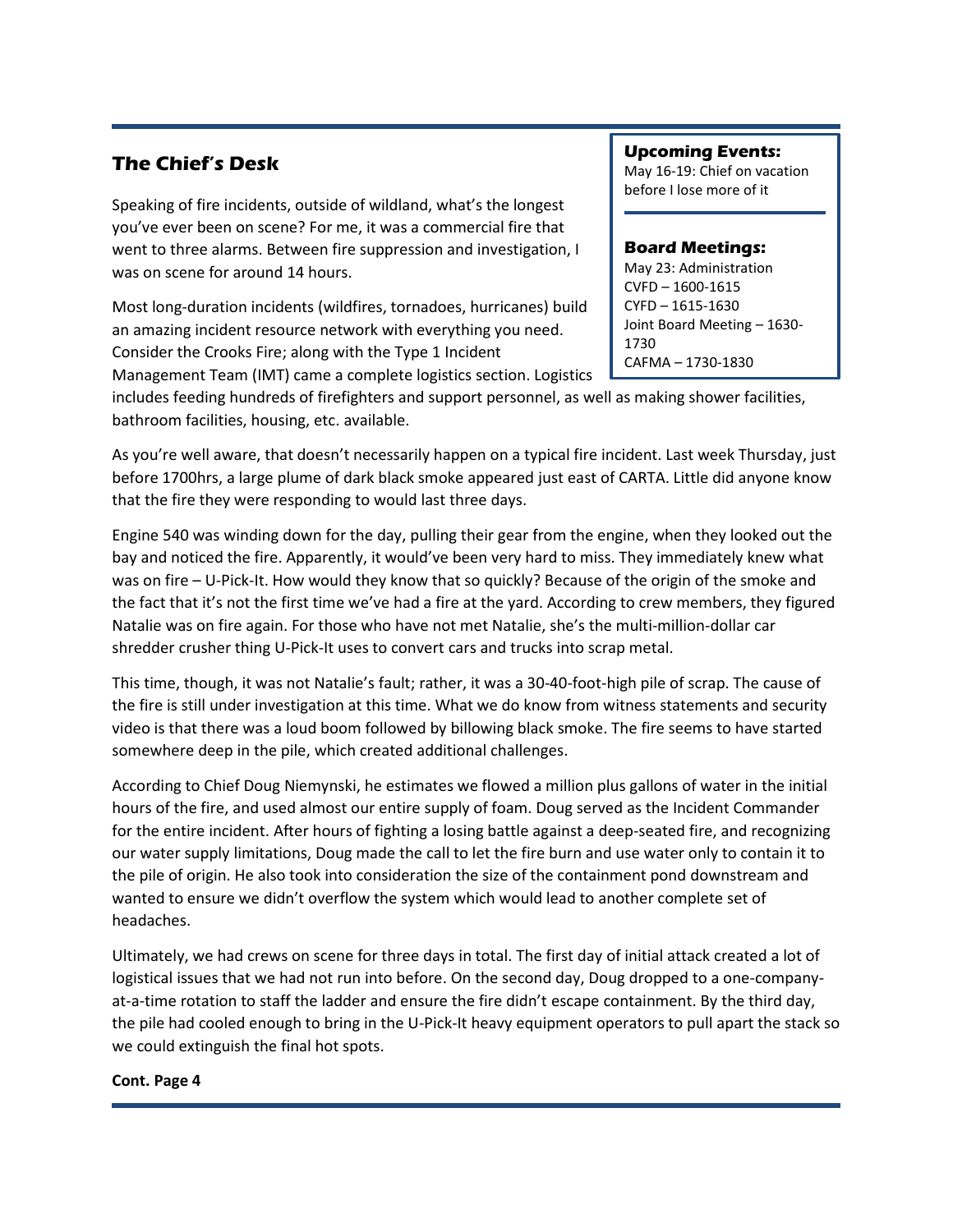# **Important Read: Something for All of Us to Consider**

### **By: Unknown Author**

By the time you are finished with your career in the fire service, everything about you will have changed. You will be old. You will be experienced. You will be confident, patient, and wise. Or, you will be old, disillusioned, angry, and bitter.

The people with whom you started your career won't be the same, either. The friends you made along the way will be retired, on a different group, or in a different position. The ones who knew the idealistic kid who was just starting his life will be replaced by idealistic kids just starting theirs. They will know only what you project. They do not share your experiences or your passions that may or may not still be there. They did not know who you were; they only know who you are.

What you are is a culmination of the experiences that shaped you. The things you did, the things you saw, and the lives saved and lost all had an impact. Yours is not a normal life with a predictable trajectory. The ups and downs of a life in the fire service has ruined many good people and created its fair share of monsters. Fortunately, the firefighting life instills a sense of camaraderie, purpose, competence, and resilience in most of us.

So, who will they remember when your time is through?

The fearless firefighter with his entire career ahead of him, or the tired, old officer who is putting in his time so he can collect his pension? The kid in the academy, fascinated with every new bit of knowledge obtained, eager to put it to use, or the guy who knows it all, done it all, and isn't impressed? The first one on the truck, or the old man who makes those eager kids fresh out of the academy wait? The one who starts housework, or the guy who waits for someone else to pick up a mop? The one who trained hard, or the one who goes through the motions? The one who responded to every emergency with the desire to mitigate whatever waited, or the one who looked at the call as more of a problem than an opportunity to create a solution? The one who wore the uniform, indicative of the person wearing it? The one who looks back on his career with fondness or contempt?

The answer to these questions is completely up to you. In an unpredictable line of work, one thing is always under your control: how you handle it.

There are no perfect firefighters. Each and every one of us has survived moments we regret. During a long career, there will be times that you question your commitment. Excitement fades, routine sets in, and friends come and go. Politics wear you down, and time away from home becomes unbearable.

To successfully navigate it all, it is imperative to hold on to the person you were before you became a firefighter. Keep that person locked away in a place inside you. Talk to him when things get difficult. You weren't always burdened with the knowledge that life is cruel; good people die for no reason; and, sometimes, the best you have to offer isn't good enough. The "old" you is actually the real you, just without the baggage. If you can stay connected to him, you will be remembered as the firefighter who showed up, did the job, did it well, and left the job far better than it was before you came along.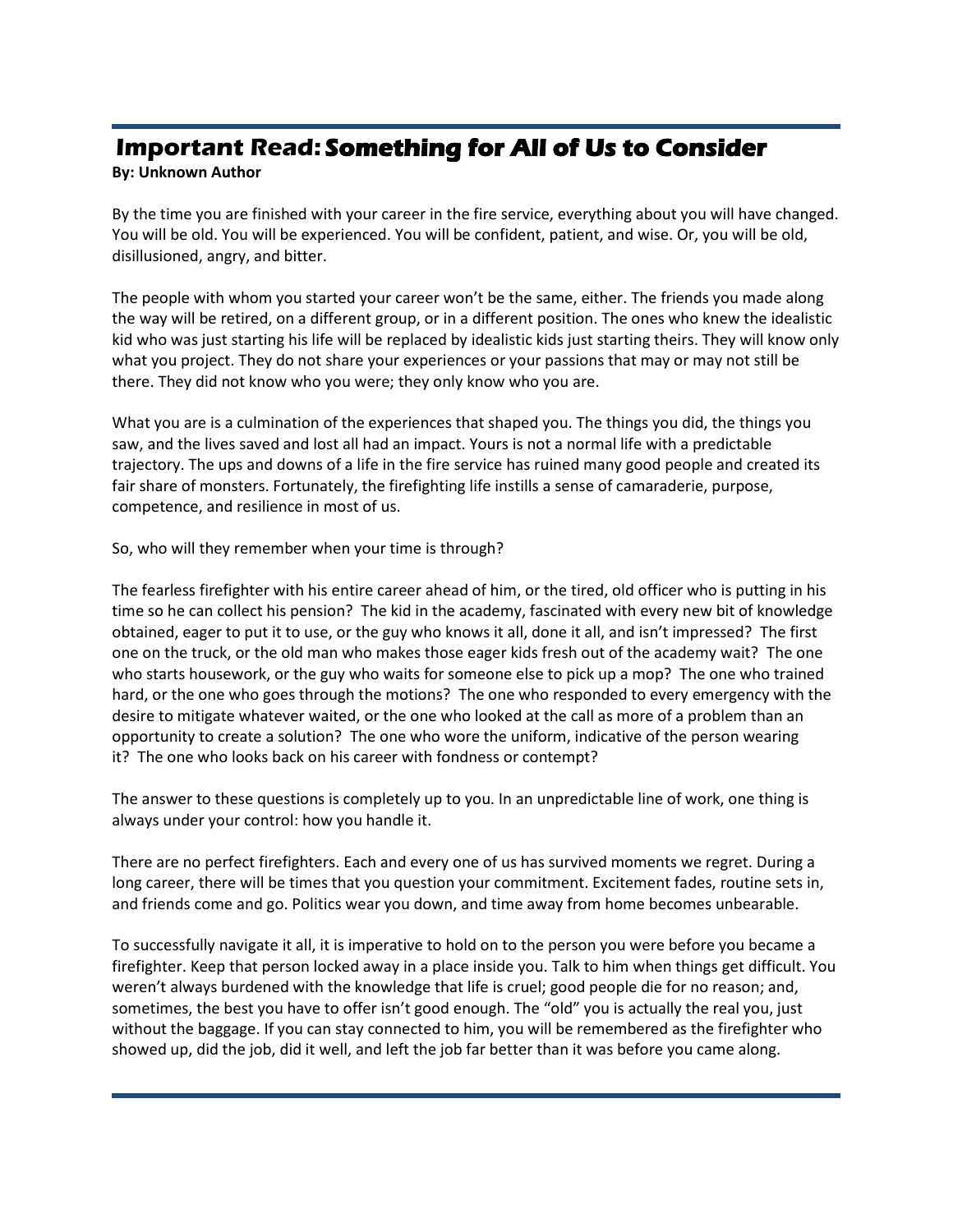# **One of the most important leadership traits has taken a hit. Here's how to get it back**

**By: Anne Marie Squeo**

Trust and leadership are critical to navigating today's uncertain times when misinformation is on the rise and virtual interactions limit our ability to truly connect with each other. Often trust seems binary—it either exists or it doesn't. Not so, says Stephen M.R. Covey, author of The Speed of Trust and his latest book, Trust & Inspire: How Truly Great Leaders Unleash Greatness in Others.

Discussing the release of Trust & Inspire, the best-selling author shared the two biggest insights from his research and decades of client work through consulting firm Covey Worldwide and the Franklin Covey Global Trust Practice: Trust is a learnable skill, and two trustworthy people can have no trust between them.

"In the same way you can either diminish or lose trust through your behavior, you can also consciously create it, grow it, extend it, and, in some cases, restore it through your behavior," Covey says. "People often focus more on being personally trustworthy versus seeing the same in others. The bigger gap in most organizations today is actually on the trusting side. It's not enough to be trustworthy; you also need to be trusting."

### [fastcompany.com](https://www.fastcompany.com/90747206/one-of-the-most-important-leadership-traits-has-taken-a-hit-heres-how-to-get-it-back)

## **Chief's Desk Continued**

So, what were some of the logistical issues we faced and what have we learned? This is not meant to be an After-Action Review (AAR) as I was not there, and it is up to Chief Niemynski and Chief Feddema to work through the AAR with the crews involved. That said, there are some things I can discuss that created interesting logistical challenges, and opportunity.

Let's start with the fact that we now know that the low fuel lights do work as intended on our engines and ladder. Because of your efforts, our apparatus never become low on fuel – okay, let's be honest, it's because C-Shift fills them in between the heroes of A and B-Shift being on duty  $\odot$  However, as a result of pumping operations and extended run times, we did get to see the bright glow of the warning lights that first night. A big shout-out to Engineer Gordon Dibble for staffing our fuel truck and shuttling fuel from the gas station to the scene over and over again. We're fortunate that we have the fuel truck at CARTA; however, the tank on the fuel trunk is relatively small for shuttling that much fuel. Since that evening, I've learned that the county and the City of Prescott both have 100-gallon diesel fuel trailers that we can request in the future. We just need to reach out directly to the Sherriff's office, through Emergency Management, or for Prescott you can just call PRCC.

One more minor piece of insight regarding fuel shuttling – don't use one single fuel card for all purchases on an incident like this. Switch it up and pull fuel cards from different apparatus. Unfortunately, when you use the same card for that much fuel and that many trips, it triggers a fraud alert and locks the card. Things we learn…